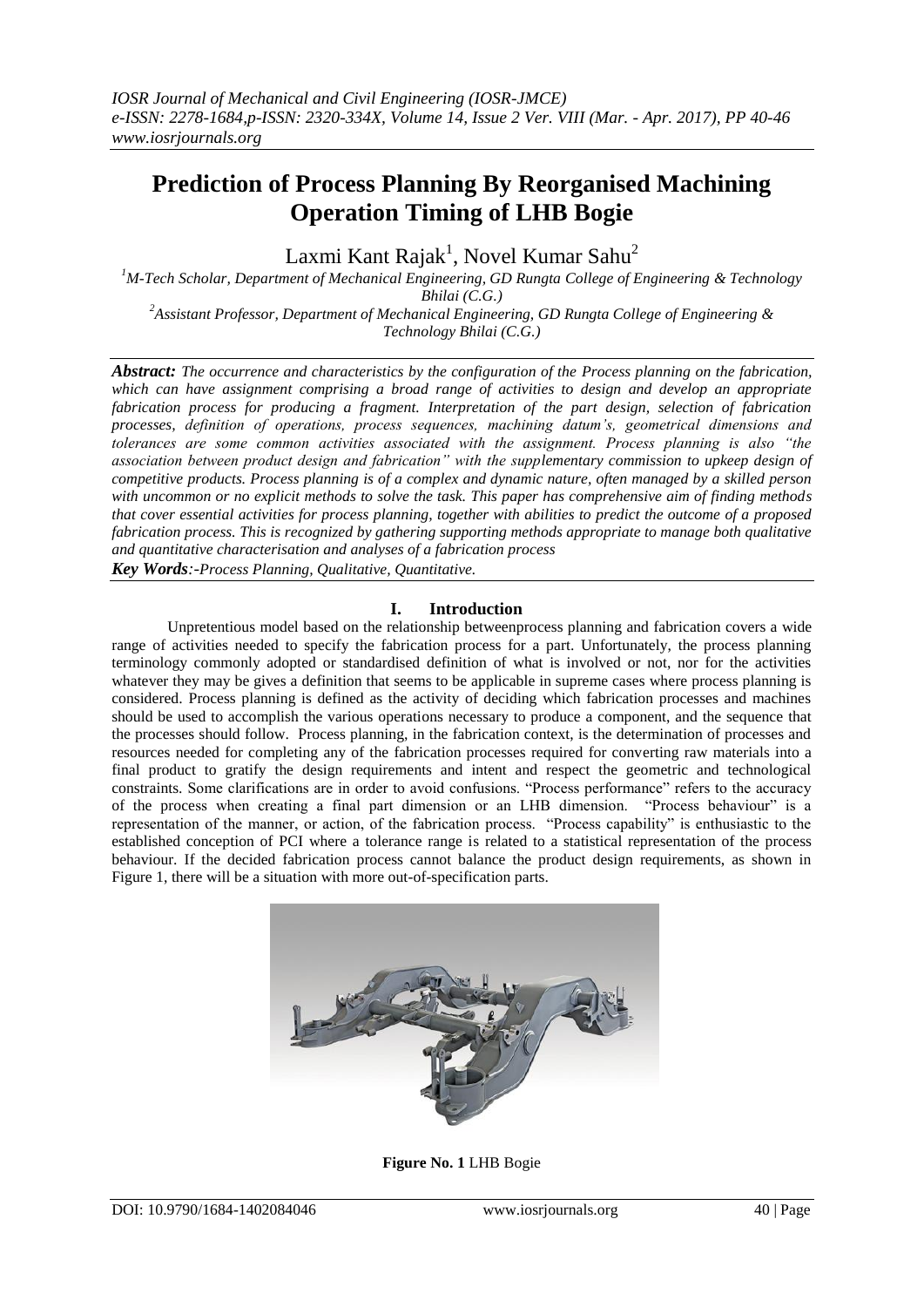#### **II. Review Work**

Most of the literature agrees that a formal strategic planning process is important for successful development and implementation of a strategic plan. While the processes outlined by various authors may differ, the conclusion is that the use of a process aids in the enlargement of a strategic plan. Additionally, many researchers suggest that effective strategic planning processes embrace an environmental scanning component. Shabana et al. [2] use an analytical track description defined by three step procedure: i)Projection, which define the planar curve obtained by projecting the track centerline onto the horizontal plane; ii) Development, which defines an elevation angle; iii) Super-elevation, which defines the track cant angle. In his formulation, a relationship between the arc-length of actual curve and arc-length of the projected curve is stated. Shabana et al. [5] developed a new elastic force contact formulation for the dynamic simulation of the wheel-rail interaction. In this contact formulation, four surface parameters are introduced in order to be able to describe the geometry of the surfaces of the two bodies that come in contact. The method developed in the mentioned investigation exploits features of multibody computational algorithms that allow adding arbitrary first order diff erential equations. Meli et al. [7] the contact point position is calculated offline by means of a procedure based on the simplex method. This procedure was used to generate a three dimensional lookup table used in the real-time simulation to find the position of the contact points as a function of wheelset-rail relative displacement, described by three coordinates (the lateral wheelset displacement, the roll and yaw wheelset angle). The procedure was numerically sufficiently efficient and allows multiple contact points to be managed.

#### **III. Objective**

Product design specifications are with only few exceptions based on quantitative measures.There is a need to estimate the outcome of a proposed fabrication process. There is a need to analyse the effect of potential process plan solutions, parameter settings, IPW tolerances, control strategies, etc. and there has to be one or more methods available where these aspects can be defined and tested. Predicting fabrication process outcome and making comparisons to the design part specification have to be integrated parts of a framework of methods to support process planning. The objective of work has an all-machining timing has to reduce, that cover essential activities for process plan synthesis and analysis, including the possibility to predict the outcome of a proposed process plan. These essential activities are all found in the process flow chart. Much attention is paid to understanding and analysis.

#### **IV. Methodology**

The presented research extends the qualitative approach for organized process planning [3]to include quantitative and analytical methods for design and evaluation of a process plan. A conceptual illustration of the research and development (R&D) process for this work is shown in Figure 2. The licentiate thesis "An approach for systematic process planning of gear transmission parts" [4] covers descriptive and qualitative methods for process planning, e.g. how to deal with product design requirements, part and fabrication datums, fabrication operations and fabrication sequence, all with an explanatory approach. The left part of Figure 2 represents this schematic process planning and the tacit, but crucial, knowledge about process behaviour. However, making analyses and predictions of the process plan requires quantification both of the requirements, typically fabrication tolerances, and the behaviour of the included fabrication processes.

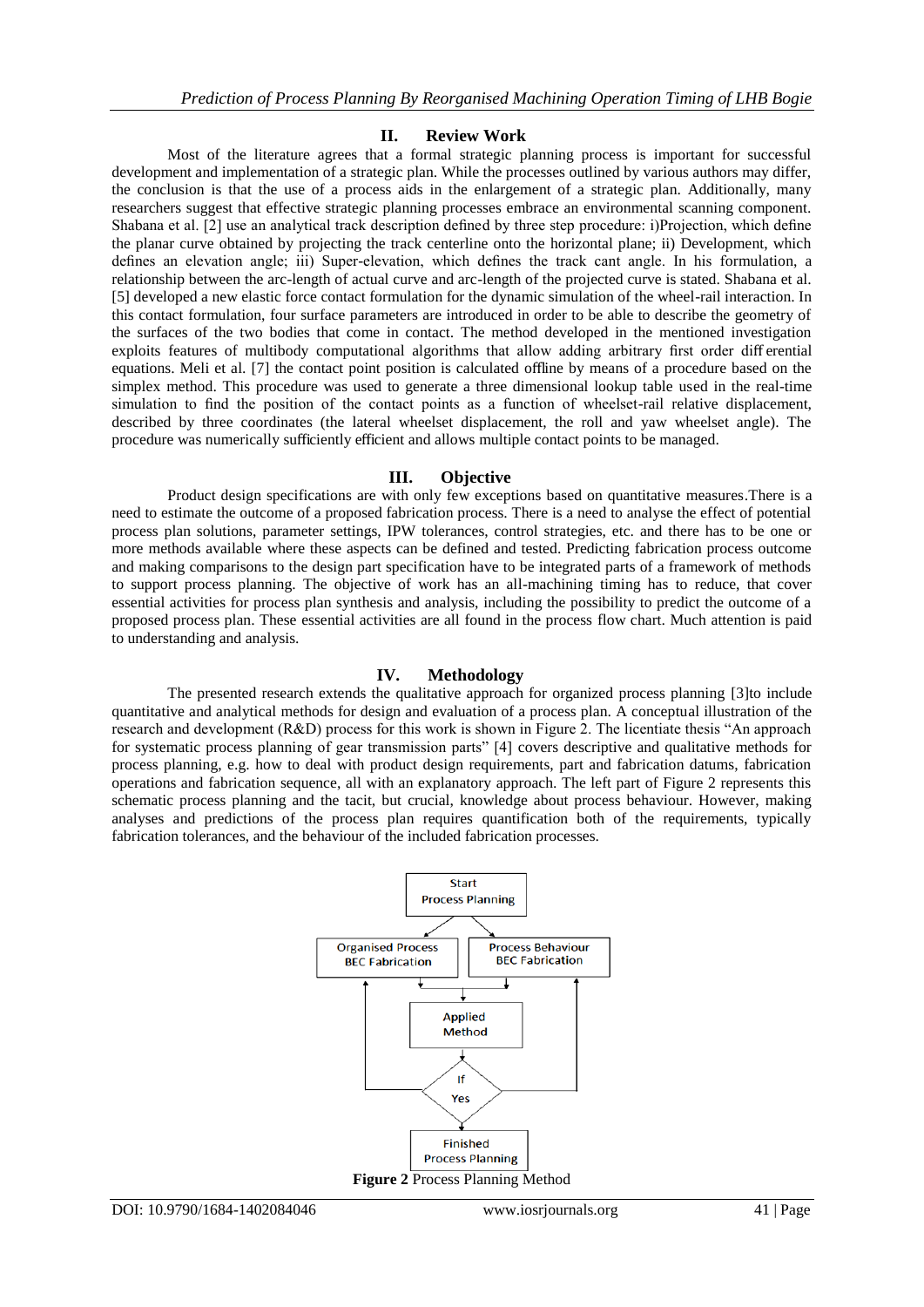The methodology for organized process planning covers interpretation and transfer of design requirements into the schematic process plan. The organized process plan facilitates explanatory representation of machining or heat treatment operation elements, process sequence and important decisions such as the choice of datum, clamping surfaces and tools. The representation of measuring operations and measuring equipment is done by the same principles. It is desirable to highlight key features derived from both design specification and fabrication process development.

### **V. Process Planning**

Development of the procedure for assortment the best variant of process plan would lead through primary process selection (Fabrication, casting etc), sequencing processes and phases, machine tools selection (by help workpiece shape, surface finish, chucking type, cutting parameters), etc. Development of process planning at this project stage means fast, unambiguous, higher level of computerisation process planning. The possible criterions for evaluation of process planning plans are calculation of times (fabrication process), production costs, achievement realization of requested criterions, TQM etc.

- Process planning deals with setting up machines while manufacturing planning refers to setting up the production.
- Process planning associates the design to manufacturing and is very important part of the manufacturing system. Figure 3 shows the role of process planning in manufacturing systems.



**Figure 3** Process planning in Fabrication systems

- Process planning serves as a cohesive linkage between design and manufacturing. It helps to translate design to product
- All manufacturing processes require process plans. However, we will focus on machining process only

#### **Fabrication process details**

Underthis process first preparation of joint has been calculated by machining work these machining work are

Turning Process shown in Fig 4



**Figure 4** Turning (External) Process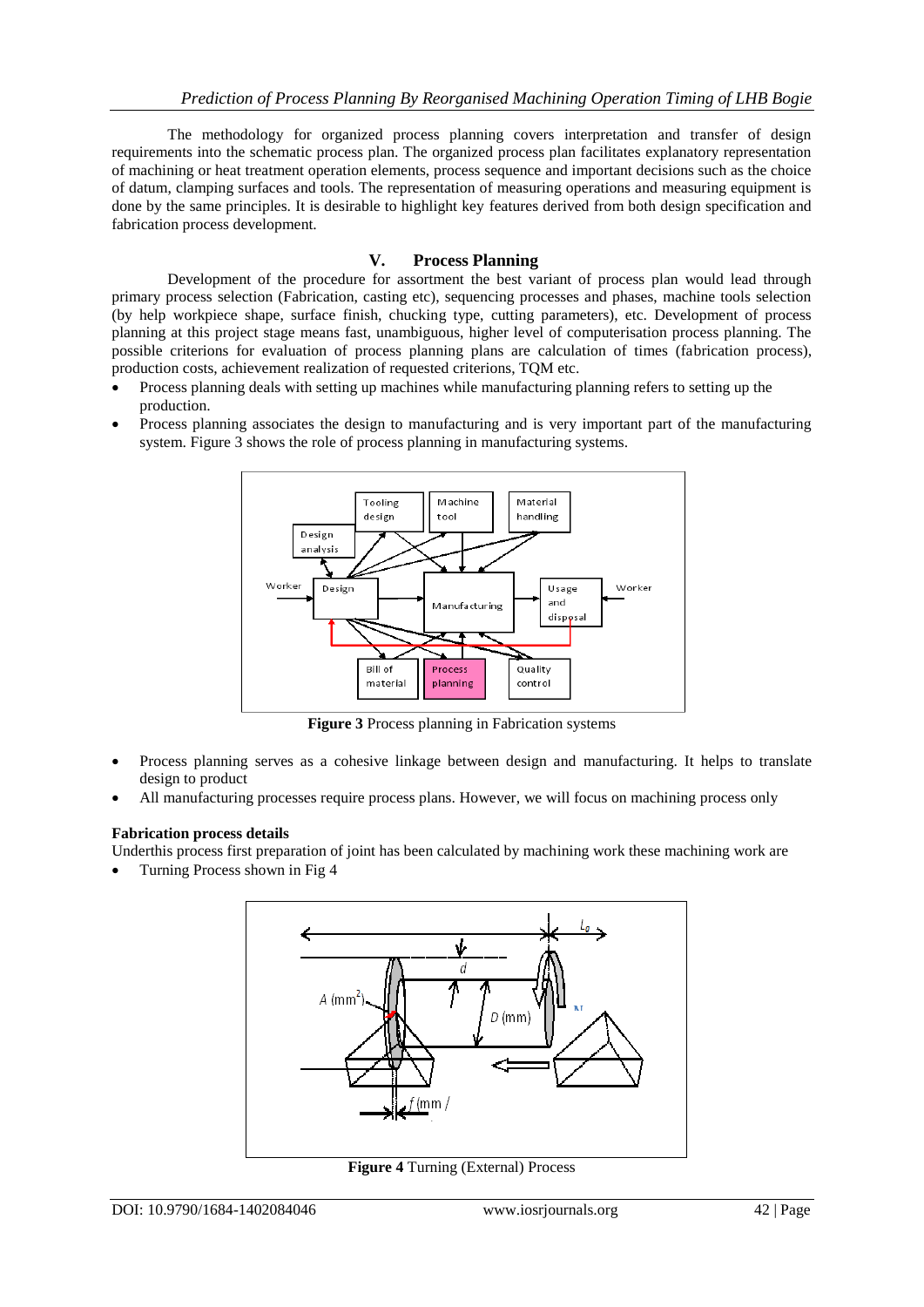The imperative parameters include:

- $\bullet$  Depth of cut, *d* (mm or inch)
- Rotation speed, *N* or *RPM* (rotation per minute)
- Feed,  $f$  (mm / rev.), or feed rate,  $f_r$  (mm / s or inch / s)
- The length of cut, *L* (mm or inch)

Turning is termed single point cutting as there is only one point (the cutting edge) engaged in the cut in any given time. Some elementary calculations in turning

• Cutting speed,  $V$  (mm / m or inch / m):

 $V = \pi DN$ 

Machining time (minute):

$$
T_c = \frac{L + L_a}{fN}
$$

Where,  $L_a$  is the allowance distance (mm or inch).

• Material removal rate,  $MRR$ ,  $\left(\text{mm}^3/\text{min}, \text{or inch}^3/\text{min}\right)$ :

*MRR* = *DNfd*

Tool life (Taylor's formula), *T* (min):

 $VT^n = C$ 

Where, *n* is a tool material dependent constants, *C* is the cutting speed on which the tool life is one minute. In individual for HSS tools  $n \approx 0.1$ , for carbide tools,  $n \approx 0.2$ , and for ceramic tools,  $n \approx 0.4$ . The constant *C* is dependent on the work material and its value can be found from manufacturing references by worker of BEC. In particular for low carbon steels  $C \approx 500$  so the cutting force *F*:

$$
F = F_s A
$$

Where,  $F_s$  is the specific energy and

 $A = d \bullet f$  is the area of cutting.

The specific cutting force is a utility of many factors such as work material, tool geometry, for low carbon steels,  $F_s \approx 58.15$  MPa.

Required Work piece dimensions are:

- $D = 100$  mm
- $d = 0.2$  mm
- $f = 0.1$  mm / rev.
- $L + L_a = 200$  mm
- $N = 600$  rev. / min
- $n = 0.2$  (carbide cutter)
- $C = 500$  m (low carbon steels)

The cutting speed

 $V = \pi DN = 188485.59$  (mm / min) = 188.5 (m / min) = 3.14 (mm / s) Note that  $(m / min)$  is usually used.

The material removal rate  $MRR = \pi D N f d = 37699.1$  ((mm) (1/ min) (mm) (mm)]  $= 37.699$  mm<sup>3</sup>/ min  $= 628$  mm<sup>3</sup> / sec

The tool life

$$
T = \left(\frac{500}{196}\right)^{1/0.2} \left(\frac{m}{m/min}\right) = 108 \text{ min.}
$$

The machining time per parts

$$
T_c = \frac{L + L_a}{fN} = \frac{200}{0.1 * 600} \left( \frac{mm}{(mm/rev)(rev/min)} \right) = 3.33 \text{ min}
$$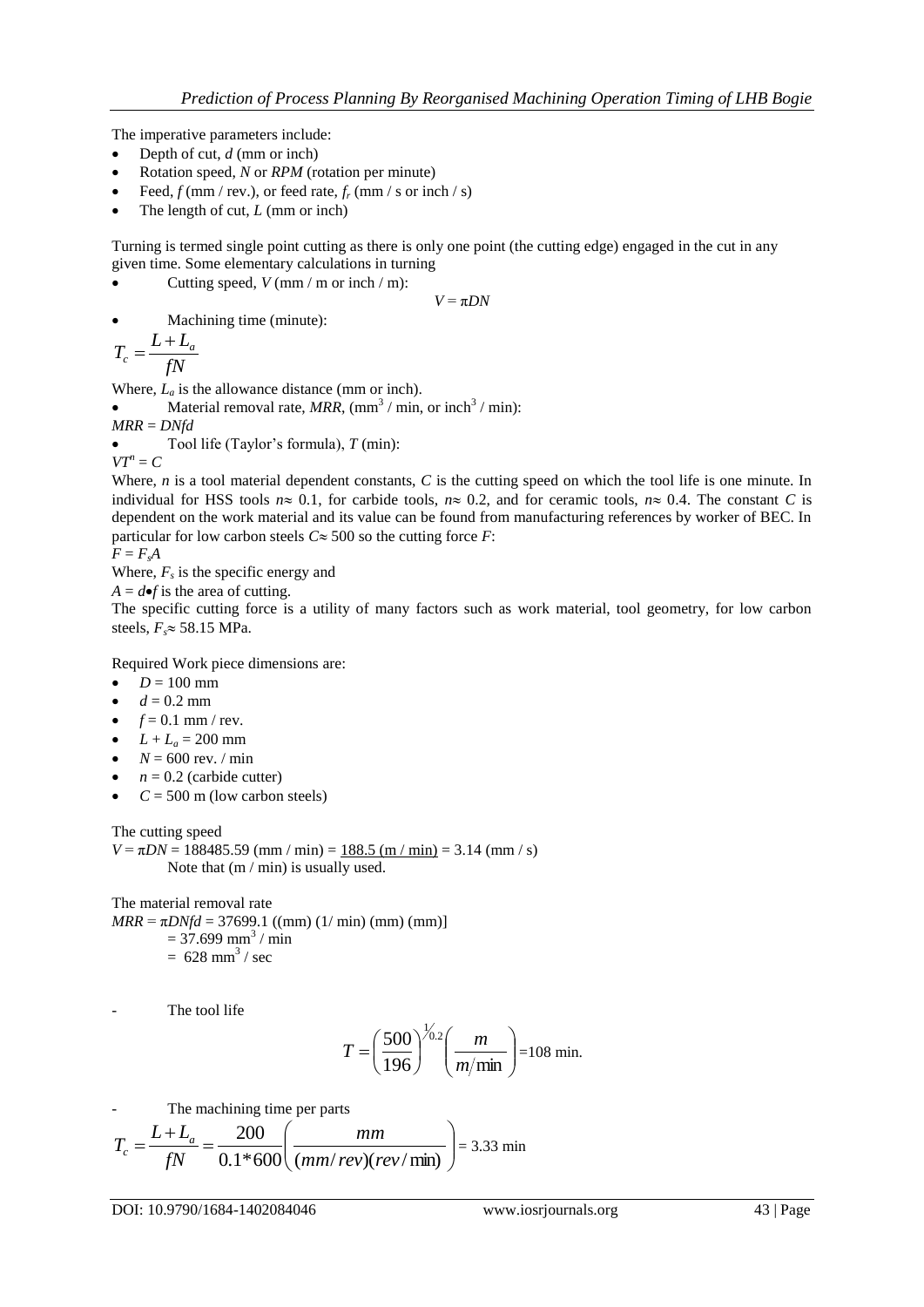#### **Determining the Milling cutting condition**

There are many models available. However, we will discuss the minimum unit cost model only.

- Replicating a machining operation, the unit cost,  $C_u$ , is:<br> $C_u$  = non-production cost per unit (loading, u
- = non-production cost per unit (loading, unloading, setup)
	- + machining cost per unit (machining time x constant)
	- + tool amendment cost per unit
	- + tooling cost per unit
- Thus, the minimum unit cost model:

$$
C_u = C_0 t_1 + C_0 t_c + C_0 t_d \left(\frac{t_c}{T}\right) + C_t \left(\frac{t_c}{T}\right)
$$

where,  $C_0$  – machining cost with overhead (\$ / min)

- $t_1$  non-production time (min),
- $t_c$  machining time (min),
- $t_c$  tool change time (min),
- $(t_c / T)$  percentage of tool life used per unit,
- $C_t$  tool cost (per edge) (\$)

Reminder that the machining time is the most important time which is depend on the worker cost. The machining time is:

$$
T_c = \frac{L}{fN} = \frac{\pi DL}{f\nu} \left( \frac{mm^* \, mm}{mm^* \, m/\, \text{min}} \right) = \frac{\pi DL}{1000 f\nu} \, (\text{min})
$$

the tool life is:

$$
T = \left(\frac{C}{v}\right)^{\frac{1}{n}} \text{(min)}
$$

Substitute the machining time and the tool life equation to the primary equation, it follows that:

Substitute the machine time and the tool life equation to the primary equation, it  
\n
$$
C_u = C_0 t_1 + C_0 \left( \frac{\pi LD}{1000 \nu f} \right) + C_0 \left( \frac{\pi LD}{1000 \nu f} \right) \left( \frac{v}{C} \right)^{\frac{1}{n}} t_d + C_1 \left( \frac{\pi LD}{1000 \nu f} \right) \left( \frac{v}{C} \right)^{\frac{1}{n}}
$$
\nThe solution of this symmetry can be found by partial differentiating the equation

The solution of this exemplary can be found by partial differentiating the equation, equating to zero and solving; and the result is as follows (fortunately, somebody has solved it for us):

$$
v^* = \frac{C}{\left[\left(\frac{1}{n} - 1\right)\left(\frac{C_0 t_d + C_t}{C_0}\right)\right]^n}
$$

and the resulting machining time is:

$$
T^* = \left(\frac{1}{n} - 1\right) \left(\frac{C_0 t_d + C_t}{C_0}\right)
$$

- The other commonly used model is production rate model, which will be discussed in the tutorial together with the cutting lead time. Dimension which accomplish by machine are given below:

- The parts: 50 units,  $L = 300$  mm,  $D = 60$  mm,  $f = 0.2$  mm / rev.,  $d = 1$  mm,
- The ratio of tool to tool life coefficient:  $n = 0.2 \& C = 200$ ,
- Machining cost: machining labor cost  $$10 / hr$ , overhead = 50%,
- Tooling cost: tool cost \$30.96, 6 edges,
- Tool change time  $t_d$  = 0.5 min.

#### **Evaluation:**

The optimal cutting speed:

$$
v^* = \frac{C}{(T^*)^n} = 82.337 \text{ m/min}
$$

The optimal machining time: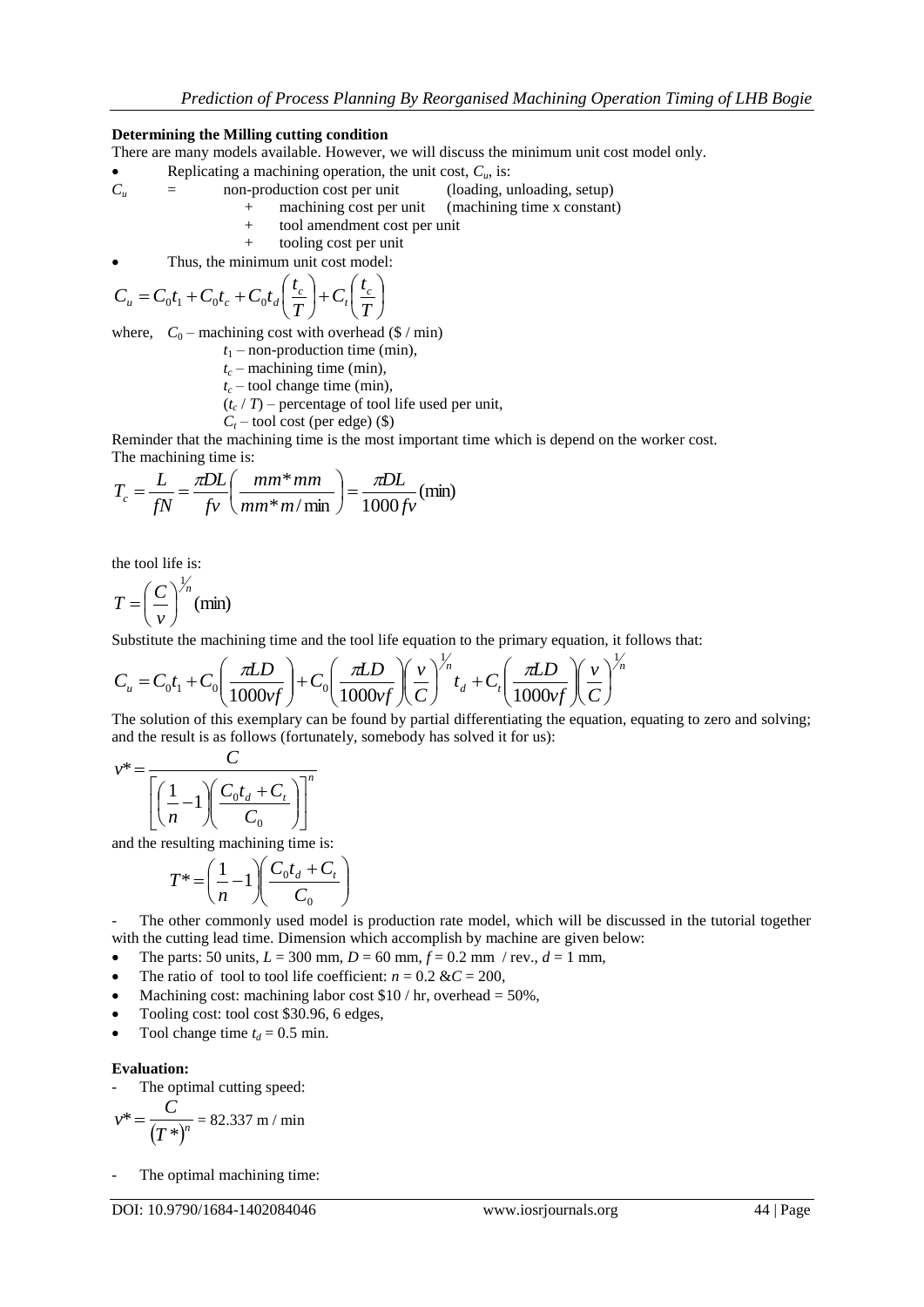$$
T^* = \left(\frac{1}{n} - 1\right) \left(\frac{C_0 t_d + C_t}{C_0}\right) = 84.56 \text{min}
$$

## **VI. Production Schedule**

The aggregate production plan is an overall plan that balances the total customer orders and production capability of the company. After the aggregate production plan is delivered, the next step is to develop master production schedules, which specify when each and every product shall be made.

- There are two correlated terms: master production schedule and production operations schedule.
- Master production schedule deals with the overall time schedule problems of the production such as whether overtime is necessary. It is usually easier to conduct.
- Operations schedule deals with Machine loading how to assign the jobs to the work centers (workstations) and when
- Job sequencing which job shall be done first and when
- We will focus on operations schedule.
- The objectives of operations schedule may be
- Meet the due dates
- Minimize manufacturing throughput time
- Minimize work-in-process
- Maximize work center utilization
- There are two important indices in operations scheduling:
- Loading time = setup time +  $Q^*$  unit run time (processing time)
- Manufacturing throughput time = setup time +  $Q^*$  unit run time + move and queue time, where, Q is the lot size (processing time  $+$  waiting time).

The basic rules of operations schedule include:

(a) First-come, first-served (FCFS): assign jobs on a first-come, first-served basis.This rule is blind with admiration to all other factors such as due date and urgency.

(b) Shortest processing time (SPT): give the maximum priority to the jobs with the shortest processing time (so it can get a higher cash flow). These rule outcomes in the lowest mean completion time and hence, the lowest work-in-process inventory.

(c) Earliest due date (EDD): give the maximum priority to the jobs with the initial due date.

(d) Least slack (LS): assign the highest priority to the job with lowest day of slack. The slack is defined as follows:

 $Slack = time remaining until due date process time remaining$ 

(e) Least slack per operation (LSPO): assign priority based on the smallest value obtained by dividing the slack by the number of remaining operations

(f) Critical ratio (CR): assign priority based on a critical index defined below:

## $CR = \frac{\text{time remaining until due date}}{}$

## lead time remaining

Where, time remaining up to due data  $=$  due date  $-$  now and lead time includes setup, run, move, and queue times.

Now BEC fabrication workshop LHB bogie frame preparation time has been taken where multiple jobs enter a work center as shown below:

BEC fabrication complete LHB bogie Frame in Four steps which are side frame left, side frame right, brake beam assembly and Bracket assembly sequentially with the expected due date, the remaining process time and the number of remaining operations shown in Fig 5.

- Using different rules, different job sequences may be obtained.
- Use the rule first-come, first-serve (FCFS): side frame left, side frame right, brake beam assembly and Bracket assembly.
- Use the rule shortest production time (SPT): side frame left, brake beam assembly, Bracket assembly and side frame right
- Use the rule earliest due date (EDD): side frame left, Bracket assembly, brake beam assembly and side frame right.